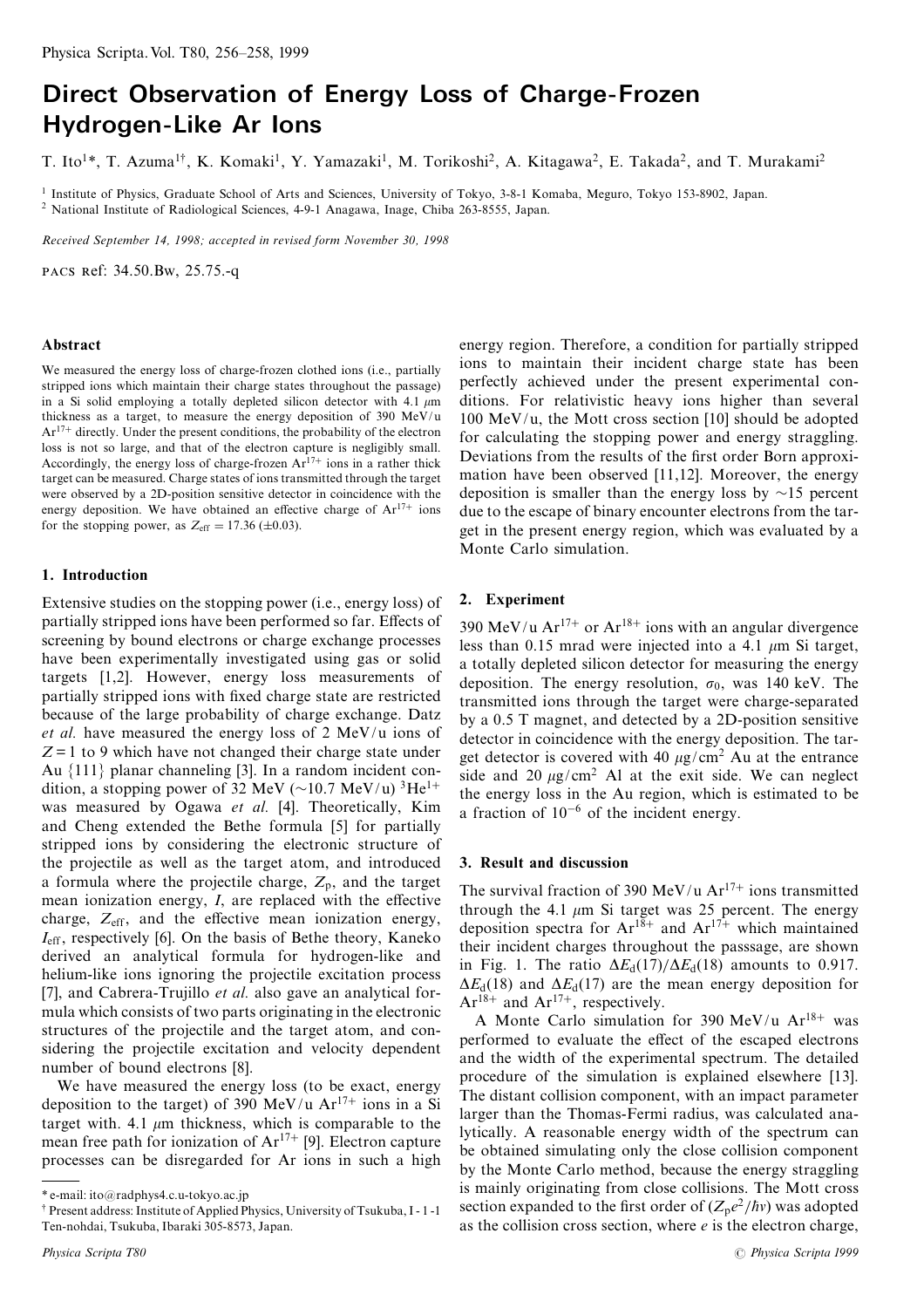

Fig. 1. Experimental energy deposition spectra for 390 MeV/u Ar<sup>18+</sup> ions (closed circle) and  $Ar^{17+}$  ions (open square) through 4.1  $\mu$ m Si.

 $\hbar$  is Planck's constant, and v is the projectile velocity [14]. The simulated results are shown in Fig. 2. The FWHM of the energy deposition distribution,  $\sigma_1$ , is evaluated to be 110 keV, and  $\sqrt{\sigma_0^2 + \sigma_1^2}$ , is 180 keV, which is close to the experimental value of 190 keV (see in Fig. 1). The mean energy loss,  $\Delta E_1^{(s)}(18)$ , and the mean energy deposition,  $\Delta E_4^{(s)}(18)$ , for  $Ar^{18+}$  injection are 0.790 and 0.661 MeV, respectively. The mean energy of the escaped electrons,  $E_{\text{es}}$ , is given by the average of the difference between these<br>two spectra. The value of  $E_{\text{es}}$  for  $Ar^{17+}$  can be regarded<br>as the same as that for  $Ar^{18+}$ . Therefore, the energy loss ratio of  $Ar^{17+}$  to  $Ar^{18+}$  is given by

$$
\frac{\Delta E_{\rm I}(17)}{\Delta E_{\rm I}(18)} = \frac{\Delta E_{\rm d}(17) + E_{\rm es}}{\Delta E_{\rm d}(18) + E_{\rm es}}.\tag{1}
$$

Absolute values of energy deposition of  $Ar^{18+}$  have been measured for 19.4, 31.5, 78.5 and 94.7  $\mu$ m targets, and our simulations agree with the experimental results within ~6 percent. Assuming that the experimental  $\Delta E_d(18)$  is the same as the simulated  $\Delta E_d^{(s)}(18)$ ,  $\Delta E_d(17)$  and  $\Delta E_l(17)$ are evaluated to be 0.606 and 0.735 MeV, respectively. Accordingly,  $\Delta E_1(17)/\Delta E_1(18)$  was obtained to be 0.930.

It is worth to note that survived  $Ar^{17+}$  ions have a possibility of having passed through where the electron density is small. However, it is considered to be a rare process in



Fig. 2. Simulated spectra of energy loss (open circle) and energy deposition (closed circle) for 390 MeV/u  $Ar^{18+}$  ions through 4.1  $\mu$ m Si.

Table I. Stopping powers of hydrogen-like Ar ions obtained from the present experiment and calculations by formulas in Ref. [7] and Ref. [8] (projectile electron number is fixed as  $N_1 = 1$ ), and stopping powers of bare Ar ions obtained from the present simulation and calculations by non-relativistic and relativistic (with  $Z_p^3$  term of the Mott correction) Bethe formulas.

| Hydrogen-like Ar       | (MeV/cm) |
|------------------------|----------|
| The present experiment | 1790     |
| Calculation [7]        | 1703     |
| Calculation [8]        | 1670     |
| Bare Ar                | (MeV/cm) |
| The present simulation | 1926     |
| Calculation (R.B.)     | 1926     |
| Calculation (NR.B.)    | 1848     |

the case of a 4.1  $\mu$ m target, and the electron density along the trajectory of all Ar ions can be represented by the mean electron density of the target. Under the present conditions, the  $Z<sub>n</sub><sup>3</sup>$  term of the Mott correction is at most 2 percent of the Bethe stopping power, which is proportional to  $Z_p^2$ , and the effective charge can be evaluated by the formula  $Z_{\text{eff}} = Z_p[\Delta E_1(17)/\Delta E_1(18)]^{1/2}$ . As a result,  $Z_{\text{eff}}$  has been obtained to be 17.36 ( $\pm$ 0.03), and the screening effect by a bound electron,  $\eta$ , defined as  $\eta = (Z_p - Z_{eff})/N_e$ , is 0. 64, where  $N_e$  is the number of bound electrons.

For the case of 2 MeV/u ions of  $Z=1$  to 9 under the planar channeling condition,  $\eta$  was found to be 0.9 [3]. Such strong screening may be due to a reduction of close collisions for channeling ions. For the random incident case of 32 MeV  ${}^{3}$ He<sup>1+</sup> ions in a carbon target, the screening effect is reported to be 0.54 [4], which is slightly smaller than our result. This feature can be understood as follows. The orbital radii of 1s electrons of He and Ar,  $\langle r \rangle_{\text{He}}$  and  $\langle r \rangle_{\text{Ar}}$ , are 0.40 and 0.044 Å, respectively. The effect of excited states is not so significant, since the occupation probability of excited states is at most 10 percent for both cases [9]. The contributions from distant collisions with impact parameters larger than  $\langle r \rangle_{\text{He}}$  and  $\langle r \rangle_{\text{Ar}}$  are estimated to be 40 and 65 percent of the total stopping powers for 32 MeV bare  ${}^{3}\text{He}^{1+}$  in carbon and 390 MeV/u bare  $Ar^{18+}$  in silicon, respectively. The larger screening of  $\eta = 0.65$  is considered to reflect the larger contribution from distant collisions.  $\eta$  may be modified for a thicker target due to excited electrons.

The stopping powers of hydrogen-like and bare Ar ions obtained by the present experiment and simulation together with results calculated by means of several theoretical formulas, are listed in Table I. The calculated results for hydrogen-like Ar are  $5\sim$ 7 percent smaller than the present experimental result. Formulas adopted for calculation in Ref. [7] and Ref. [8] are non-relativistic. For bare Ar ions, the non-relativistic Bethe result is 4 percent smaller than the result of the relativistic Bethe formula with a  $Z_n^3$  term from the Mott correction. Therefore, the  $5\sim7$  percent deviation for hydrogen-like Ar can be attributed to the lack of relativistic correction in the theories. In this sense, the present result is in good agreement with theoretical predictions.